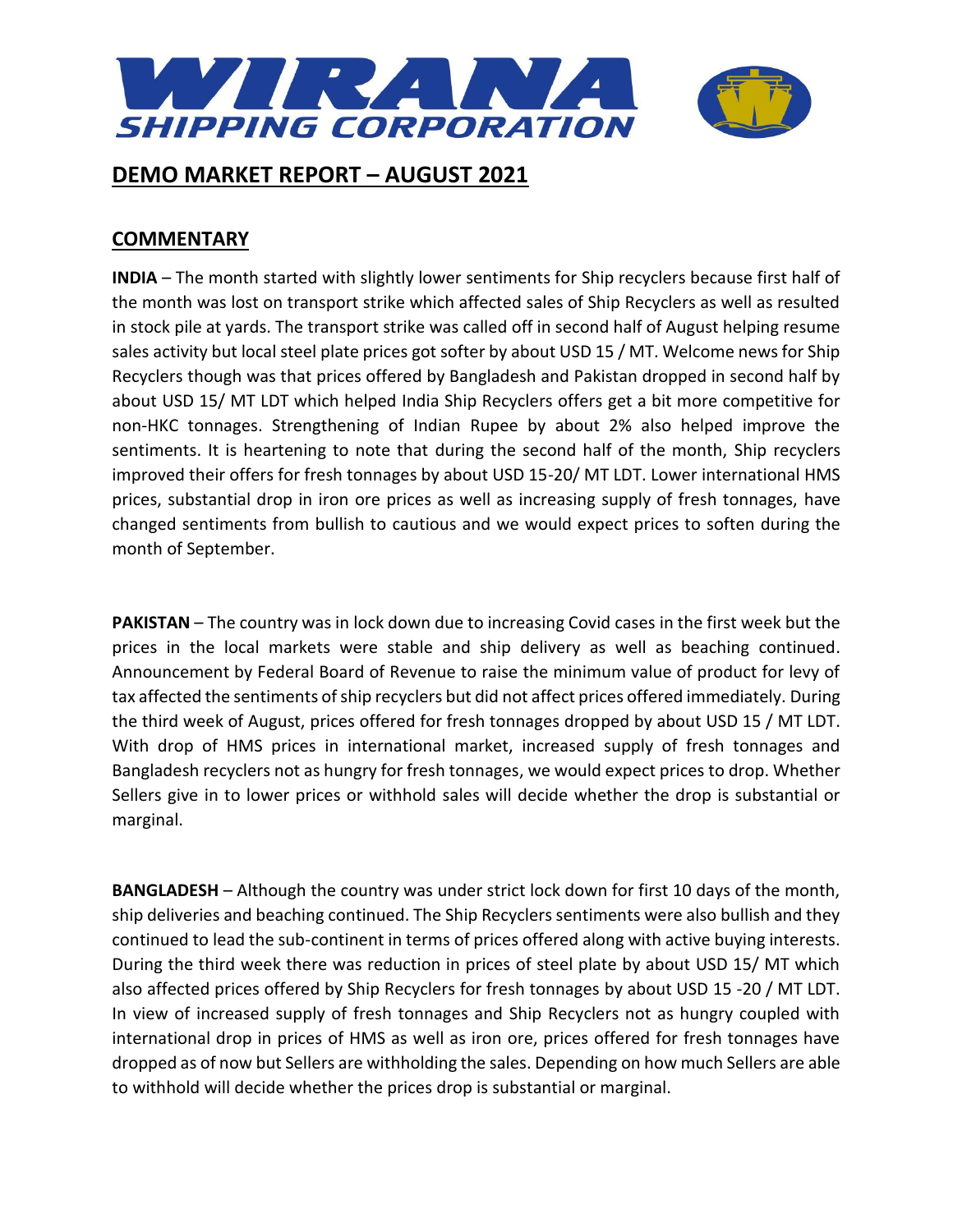

**TURKEY**- Price of imported HMS in Turkey has been dropping continuously during the month resulting in total price drop of about USD 30/ MT. Prices offered by Ship Recyclers for fresh tonnages also dropped by about USD 25 / MT LDT during the month. Yards in Aliaga have adequate tonnages to recycle and thus there is no factor of Ship Recyclers willing to pay more to acquire fresh tonnages. During the month of September we could expect prices to soften a bit.

**CHINA** – With effect from 1.1.2019, China has stopped accepting any foreign flagged ship for recycling as per directives from Government. Breakers now can only recycle local ships from China.

**SUPPLY** – The story of supply remains the same month over month where due to weak markets experienced by tankers and offshore segment, we see units from these segments being put up for recycling and with good recycling prices presently offered more tonnages are being sent for recycling. Even within the tanker segment while the first 7-10 days of month saw improved supply, drop in prices offered by about USD 15-20/ MT LDT during second half resulted in Ship Owners deciding to wait rather than sell at lower prices. However, we have again seen increasing supply of fresh tonnages from tanker segment which has resulted in lower prices now being offered by Ship Recyclers. Supply of tankers and offshore units will continue as has been the case during the year. Though, we need to see whether the supply of fresh tonnages for recycling slows down because of drop in prices and if so, for how long can Sellers withhold.

**OUTLOOK FOR SEPTEMBER –** We have seen cooling down in prices offered by Ship Recyclers in second half of August. Further in view of increased supply of fresh tonnages, prices would drop in the immediate. However, in view of over strong fundamentals of global demand and regular supply (Chinese government controlling their steel production for 2021 will help to avoid over supply situation), we would expect prices to gain back some of the lost ground eventually. The possibility and extant of gain will depend how and whether the supply of fresh tonnages reduce at lower prices or not.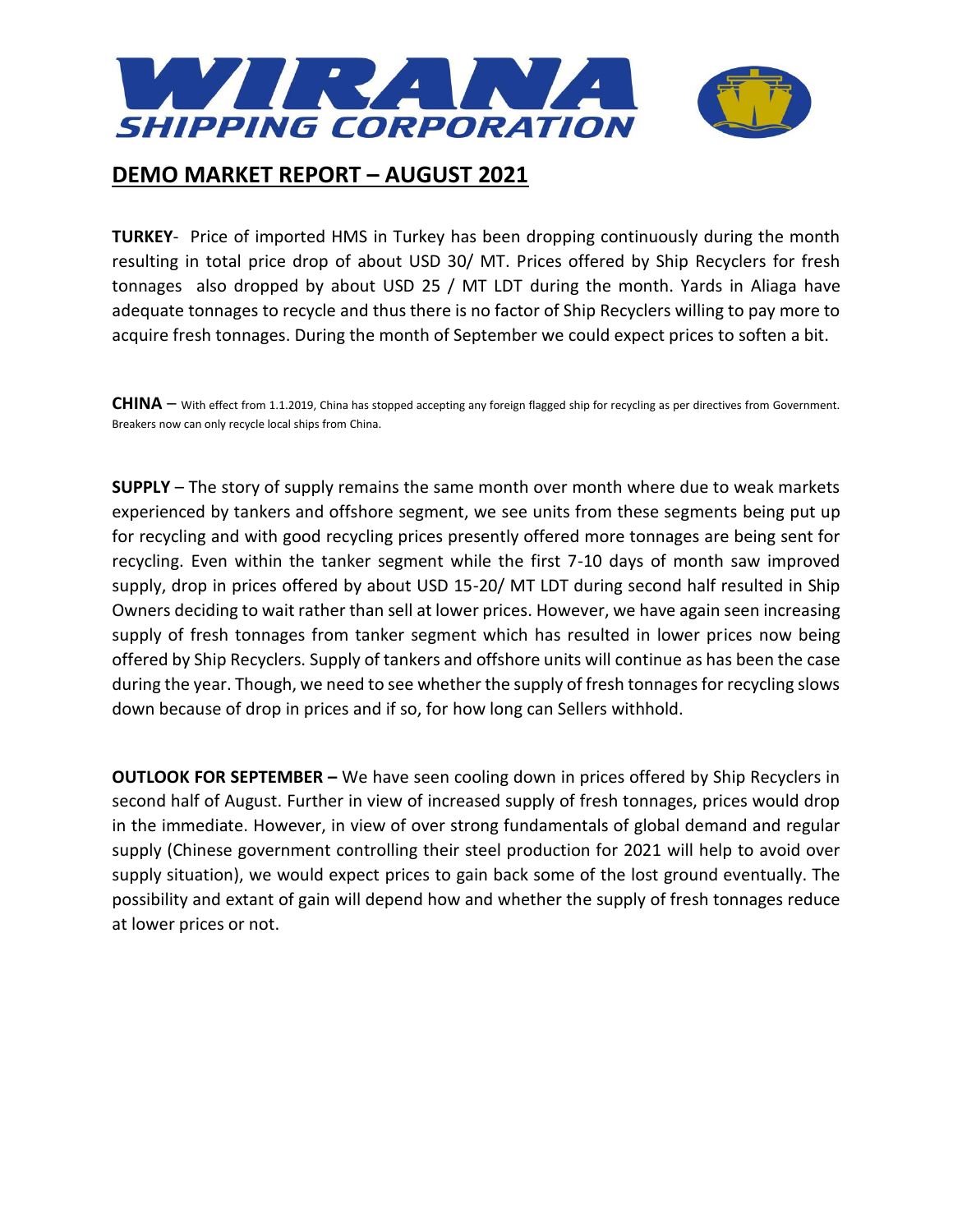

#### **MAIN DEMOLITION SALES DATA FOR AUGUST 2021**

| <b>Type</b>            | <b>Name of Vessel</b>      | <b>Built</b> | <b>DWT</b>   | <b>LDT</b>    | <b>Price</b> | <b>Remarks</b>                                         |
|------------------------|----------------------------|--------------|--------------|---------------|--------------|--------------------------------------------------------|
| <b>Bulker</b>          | Cendana                    | 2004         | 46834        | 10313         |              | Ctg                                                    |
| <b>Bulker</b>          | Ara                        | 1998         | 24021        | 5035          |              | Aliaga                                                 |
| <b>Bulker</b>          | Gdansk                     | 1984         | 62163        | 13124         | 510          | As is Abidjan, HKC                                     |
| <b>Bulker</b>          | Amal 1                     | 1987         | 41574        | 7418          | 582          | Gadani, Incl 300t ROB                                  |
| Drillship              | <b>Bora</b>                | 2010         | 61038        | 18000         |              | As os Oman, U/T                                        |
| <b>FSO</b>             | Jubilee Star               | 1996         | 309982       | 42760         | 572          | As is Malaysia                                         |
| <b>FSO</b>             | Sea Coral                  | 1996         | 298321       | 42802         | 530          | As is Malaysia                                         |
|                        |                            |              |              |               |              | Dlv Subcon Buyer option,                               |
|                        |                            |              |              |               |              | ROB 1000 - 100 T                                       |
| Gas                    | Standorf                   | 1990         | 28820        | 11050         | 692          | included                                               |
| H. Lift                | Eagle 2                    | 1975         | 52092        | 8324          |              | Alang                                                  |
| <b>LNG</b>             | Teri F                     | 1997         | 72519        | 26915         |              | Ctg, As is Labuan, U/T                                 |
|                        |                            |              |              |               |              | Ctg, incl 1300 T ROB, vsl                              |
| <b>LNG</b>             |                            |              |              |               |              | has 3200 MT Aluminum                                   |
| Offshore               | South Energy               | 1980<br>2010 | 72561        | 31196<br>2331 | 720          | content                                                |
| OSV                    | Tag 7<br><b>GSP Licorn</b> | 1996         | 1350<br>1142 | 1276          |              | Alang                                                  |
|                        |                            |              |              |               |              | Aliaga                                                 |
| Pass/Cargo<br>Research | Nancowry                   | 1992         | 5014<br>836  | 7873<br>2167  | 566.5        | As is Port Blair                                       |
|                        | Geo Hind Sagar             | 1980         |              |               | 555          | As is Mumbai                                           |
| Tanker<br>Tanker       | Yason<br>SW <sub>2</sub>   | 1998<br>1979 | 4700         | 1614          |              | Alang                                                  |
|                        |                            |              | 4890         | 1835          |              | Ctg                                                    |
| Tanker                 | <b>Bull Sumbawa</b>        | 2001         | 31632        | 7718          | 575          | Ctg                                                    |
| Tanker                 | Sartstraun                 | 1980         | 2533         | 1100          | 605          | Alang, Has high Stainless<br>Steel - Qty not disclosed |
|                        |                            |              |              |               |              | as is Oman, damaged,                                   |
| Tanker                 | Lila Dubai                 | 2010         | 97135        | 18055         |              | U/T to Gadani                                          |
|                        |                            |              |              |               |              | <b>Buyers have Full Subcon</b>                         |
| Tanker                 | Atlantic 1 (FSO)           | 1996         | 146268       | 23318         |              | delivery option                                        |
| Tanker                 | Dreamer (FSO)              | 1982         | 43981        | 9625          |              | Gadani                                                 |
| Tanker                 | Sky                        | 1991         | 7715         | 4950          |              | Alang                                                  |
| Tanker                 | Palladly                   | 1984         | 4999         | 3131          |              | Ctg                                                    |
| Tanker                 | Seaways Hellas             | 2003         | 69636        | 13213         | 535          | As is Singapore                                        |
| Tanker                 | Splendour                  | 1996         | 45217        | 10046         | 621          | Gadani                                                 |
| Tanker                 | Chiron                     | 1996         | 32250        | 9041          | 608          | Gadani                                                 |
| Tanker                 | Evereti                    | 2002         | 112056       | 18921         |              | Ctg                                                    |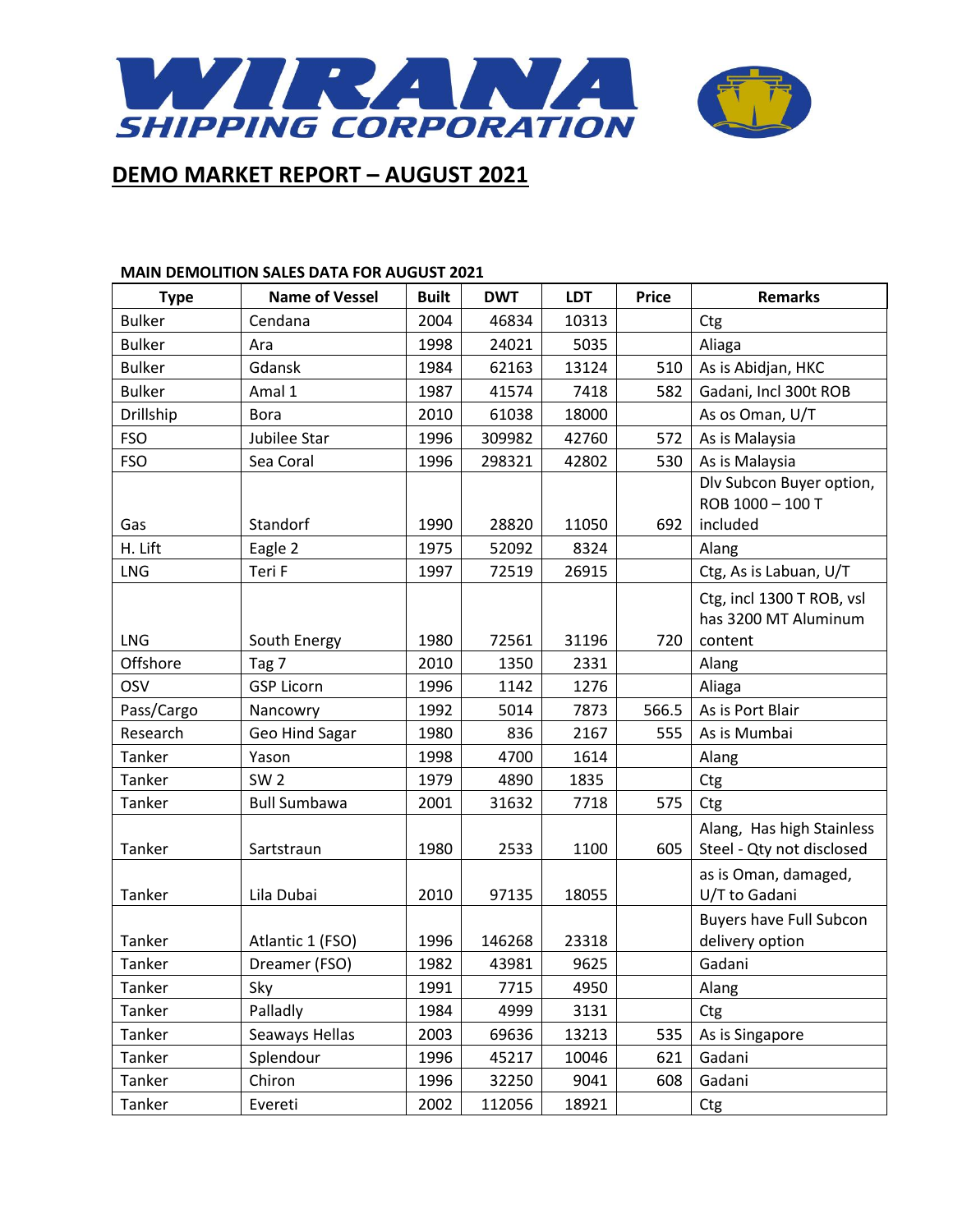

| <b>Type</b> | <b>Name of Vessel</b> | <b>Built</b> | <b>DWT</b> | <b>LDT</b> | <b>Price</b> | <b>Remarks</b> |
|-------------|-----------------------|--------------|------------|------------|--------------|----------------|
| Tanker      | Stolt Selje           | 1993         | 36778      | 11287      |              | Alang, HKC     |
| Tanker      | Seafortune            | 1995         | 8406       | 2592       |              | Alang          |
| Tanker      | Piramerd              | 2003         | 47149      | 9375       |              | Gadani         |
| Tanker      | Jade                  | 2002         | 69708      | 13140      |              | Alang, HKC     |
| Tanker      | Kasira                | 1984         | 4999       | 3131       |              | Ctg            |
| Tanker      | Sistraum              | 1981         | 2550       | 1430       | 605          | Alang          |
| Tanker      | Damas                 | 1998         | 45999      | 9716       |              | Gadani         |
| Tanker      | Oceania               | 2002         | 105560     | 16099      |              | Ctg            |
| Tanker      | Risa                  | 2000         | 46271      | 9820       |              | Ctg            |
| Tanker      | Shun Sheng            | 1999         | 15876      | 6287       |              | Ctg            |
| Tanker      | Sallie Knutsen        | 1999         | 153617     | 25553      |              | Alang, HKC     |
| Tanker      | Shine                 | 1996         | 7526       | 2556       |              | Alang          |
| Tanker      | Sky Sino              | 1997         | 45375      | 12235      |              | As is Batam    |
| Tanker      | Sea Glamour           | 2000         | 147093     | 23267      | 602          | Ctg            |
| TS Hopper   |                       |              |            |            |              |                |
| Dredger     | Leiv Eriksson         | 2010         | 78386      | 26629      |              | Aliaga         |
| Tug         | A. Gaudi              | 1974         | 126        |            |              |                |
| Tween       | Harin Navee 8         | 1987         | 1693       | 779        |              | Ctg            |

### **STATISTICS**

### **VESSELS AND QUANTITY LDT BEACHED IN INDIAN SUBCON – IN AUGUST 2021, 2020, 2019**

|      | <b>INDIA</b> |          | <b>BANGLADESH</b> |            | <b>PAKISTAN</b> |            |
|------|--------------|----------|-------------------|------------|-----------------|------------|
|      | Vessel       | LDT - LT | Vessel            | $LDT - LT$ | Vessels         | $LDT - LT$ |
| 2021 | 16           | 84481    | 20                | 150,886    | 12              | 69,133     |
| 2020 | 17           | 167,715  | 06                | 65,220     | 10              | 66,813     |
| 2019 | 13           | 102,031  | 07                | 66,295     | 04              | 17,510     |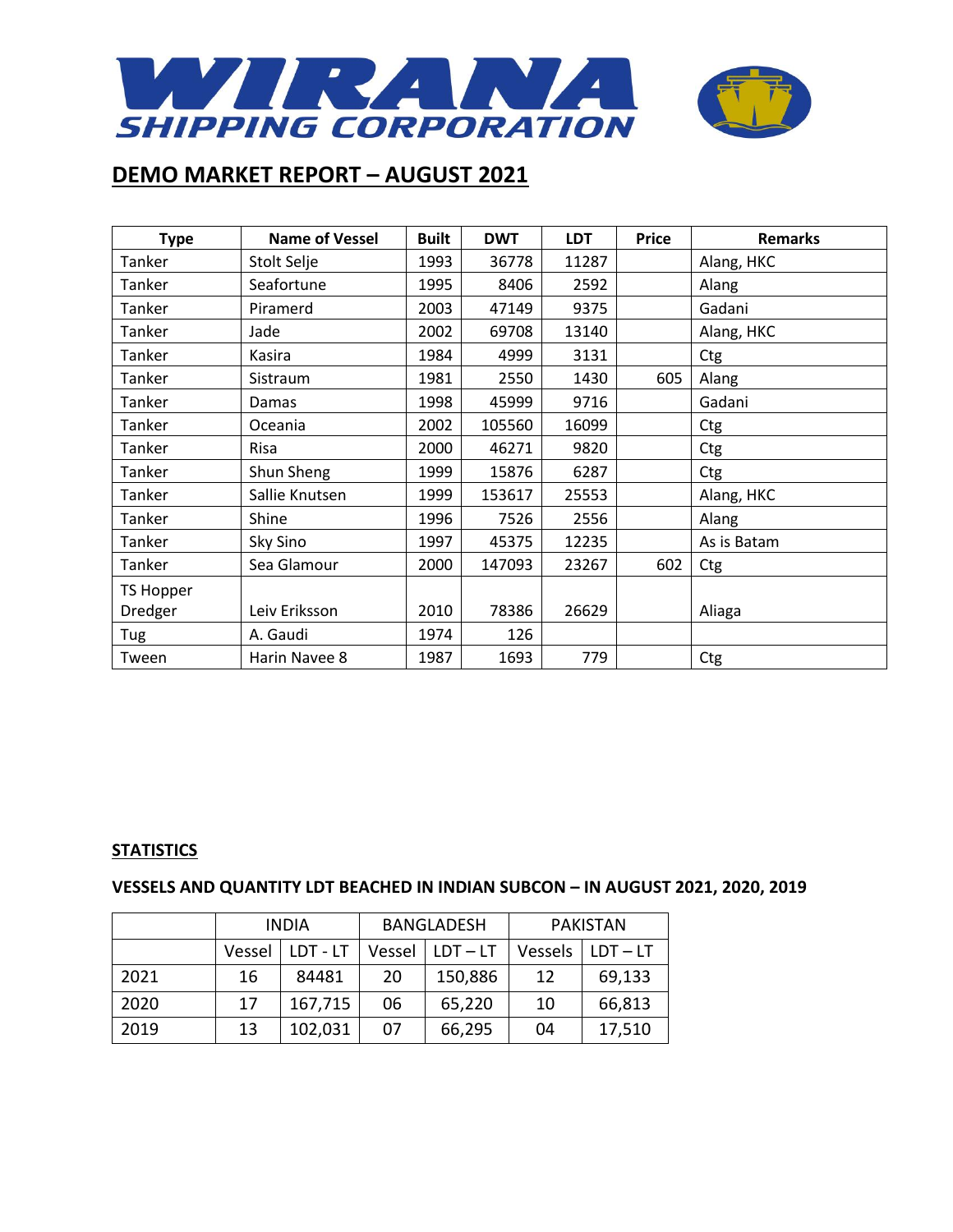

### **VESSELS AND QUANTITY LDT BEACHED IN INDIAN SUBCON – JANUARY TO AUGUST 2021, 2020, 2019**

|      | <b>INDIA</b> |           | <b>BANGLADESH</b> |            | <b>PAKISTAN</b> |            |
|------|--------------|-----------|-------------------|------------|-----------------|------------|
|      | Vessel       | LDT - LT  | Vessel            | $LDT - LT$ | Vessels         | $LDT - LT$ |
| 2021 | 141          | 983,678   | 173               | 1,830,353  | 96              | 775,393    |
| 2020 | 128          | 1,309,083 | 90                | 1,270,073  | 39              | 292,071    |
| 2019 | 136          | 1,109,474 | 172               | 1,853,122  | 27              | 91,404     |

### **Indicative Price Levels for end of August in Current Year Vs Previous Years**

| India | Year     | DRY             |          |           | <b>WET</b> |
|-------|----------|-----------------|----------|-----------|------------|
|       |          | Cape $/$ Pm $x$ | Handymax | Container | Tanker     |
|       | Aug 2021 | 565             | 555      | 635       | 590        |
|       | Aug 2020 | 335             | 325      | 365       | 350        |
|       | Aug 2019 | 340             | 335      | 380       | 375        |
|       | Aug 2018 | 415             | 405      | 460       | 425        |

#### **Indicative Price Levels for end of August in Current Year Vs Previous Years**

| <b>Bangla</b><br>desh | Year     |                 | <b>DRY</b> |           | WET    |
|-----------------------|----------|-----------------|------------|-----------|--------|
|                       |          | Cape $/$ Pm $x$ | Handymax   | Container | Tanker |
|                       | Aug 2021 | 595             | 585        | 615       | 620    |
|                       | Aug 2020 | 360             | 345        | 370       | 370    |
|                       | Aug 2019 | 400             | 370        | 410       | 410    |
|                       | Aug 2018 | 440             | 415        | 450       | 445    |

**Indicative Price Levels for end of August in Current Year Vs Previous Years**

| Pakist | Year     |                 | <b>DRY</b> |           | WET    |
|--------|----------|-----------------|------------|-----------|--------|
| an     |          |                 |            |           |        |
|        |          | Cape $/$ Pm $x$ | Handymax   | Container | Tanker |
|        | Aug 2021 | 595             | 585        | 600       | 620    |
|        | Aug 2020 | 375             | 365        | 370       | 380    |
|        | Aug 2019 | 370             | 360        | 375       | 380    |
|        | Aug 2018 | 435             | 415        | 440       | 445    |